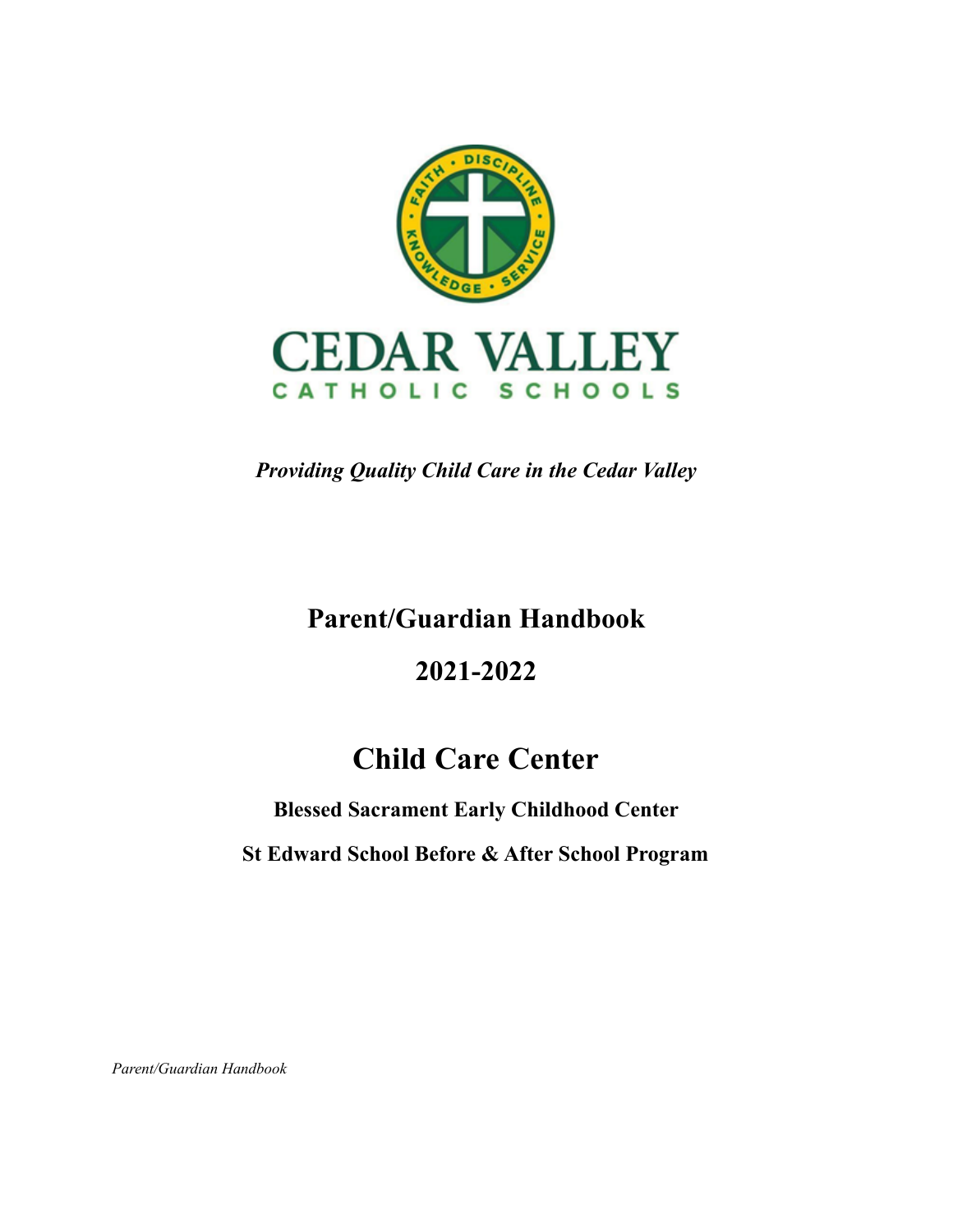# **Table of Contents**

# **Parent/Guardian Handbook 2021-2022**

| I.    |                                                                                                                                                                                                                                         |  |  |
|-------|-----------------------------------------------------------------------------------------------------------------------------------------------------------------------------------------------------------------------------------------|--|--|
| П.    |                                                                                                                                                                                                                                         |  |  |
| Ш.    |                                                                                                                                                                                                                                         |  |  |
| IV.   |                                                                                                                                                                                                                                         |  |  |
| V.    | Billing Policy & Late Payments<br>A.<br><b>B.</b><br>Rates<br>C.<br>Balance Paid in Full<br>Late Pickup<br>D.<br>Holding Fee<br>Ε.<br><b>Gratis Days</b><br>F.<br>G.<br>Lunch<br><b>Waiting List</b><br>Η.<br>Withdrawal<br>I.          |  |  |
| VI.   | St Edward Before and After School Care<br>$\mathsf{A}$ .<br><b>Blessed Sacrament Early Childhood Center</b><br>B.<br>$C_{\cdot}$<br>Placement                                                                                           |  |  |
| VII.  | Absence/Illness<br>A.<br><b>Medical Emergency Procedures</b><br>Β.<br><b>Dental Emergency Procedures</b><br>C.<br><b>Accident Reports</b><br>D.<br><b>Medication Policy</b><br>Ε.<br>F.<br><b>Sunscreen Policy</b><br>Handwashing<br>G. |  |  |
| VIII. | <b>Staff Description</b><br>A.<br><b>Mandatory Reporter</b><br><b>B.</b><br>$C_{\cdot}$<br><b>Universal Precautions</b><br>Child-Staff Ratio<br>D.                                                                                      |  |  |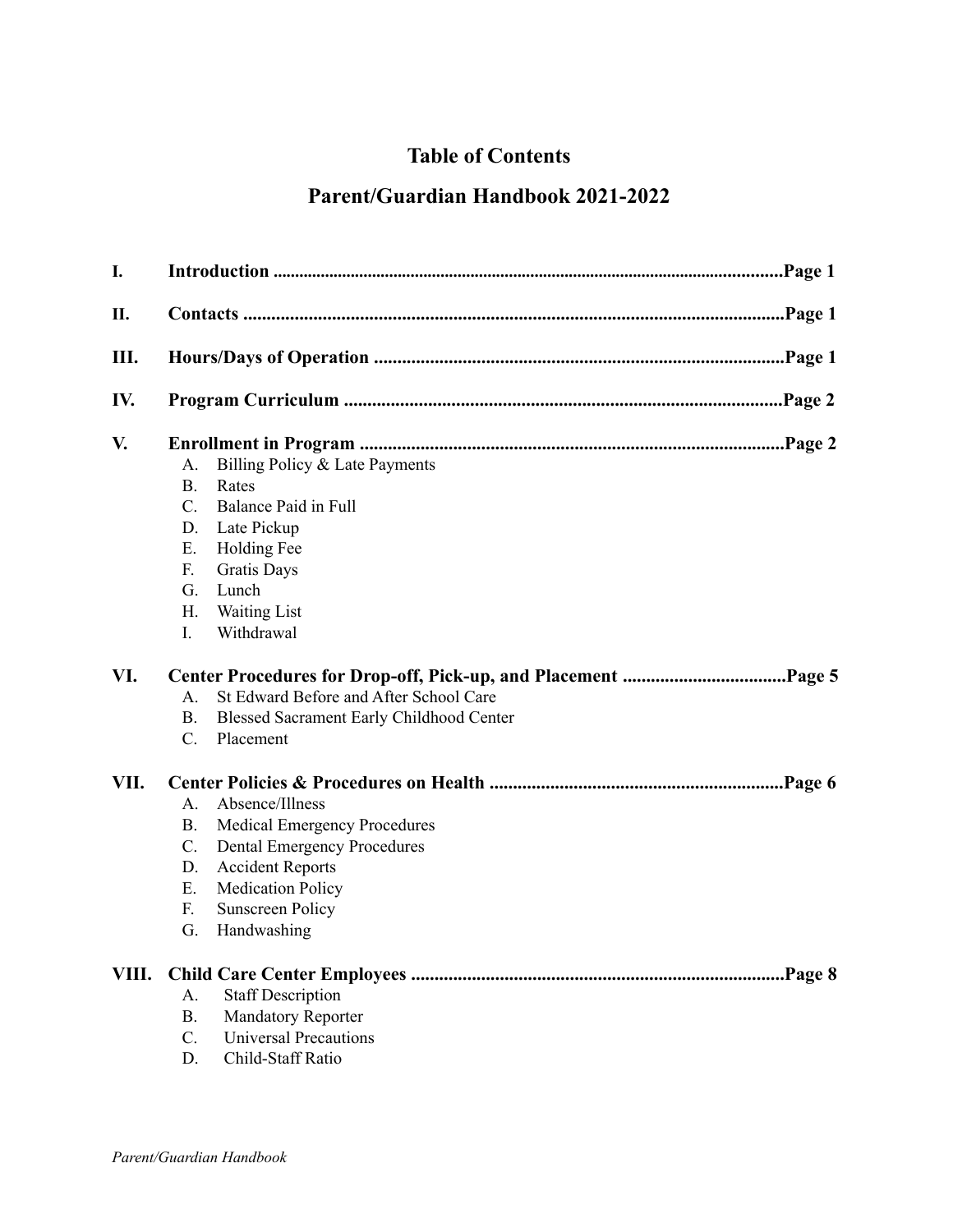| IX.        |                                                 |  |
|------------|-------------------------------------------------|--|
|            | Discipline Policy for School Age Children<br>A. |  |
|            | Discipline Policy for Preschoolers<br><b>B.</b> |  |
|            | $C$ .<br>Discharge Policy                       |  |
|            | D.<br><b>Positive Guidance</b>                  |  |
|            | Ε.<br>Inappropriate Behavior                    |  |
| X.         |                                                 |  |
|            | Food from Home<br>A.                            |  |
|            | Nutrition<br>B.                                 |  |
|            | C.<br>Infant Needs & Feeding                    |  |
|            | D.<br><b>Birthday Treats</b>                    |  |
| XI.        |                                                 |  |
| XII.       |                                                 |  |
|            | A.<br>Prayer                                    |  |
|            | Rest/Quiet Time<br><b>B.</b>                    |  |
|            | $C$ .<br>Separation                             |  |
|            | D.<br><b>Appropriate Dress</b>                  |  |
|            | Ε.<br>Potty Training                            |  |
|            | F.<br><b>Toys</b>                               |  |
|            | G.<br><b>Dual Parenting</b>                     |  |
| XIII.      |                                                 |  |
|            | A.<br>Nursery                                   |  |
|            | 18 Month - Preschool<br>B.                      |  |
| <b>XIV</b> |                                                 |  |
| XV.        |                                                 |  |
|            | Parental Rights<br>A.                           |  |
|            | Parental Responsibilities<br><b>B.</b>          |  |
|            | $C$ .<br>Child Rights                           |  |
|            | D.<br>Child Responsibilities                    |  |
| XVI.       |                                                 |  |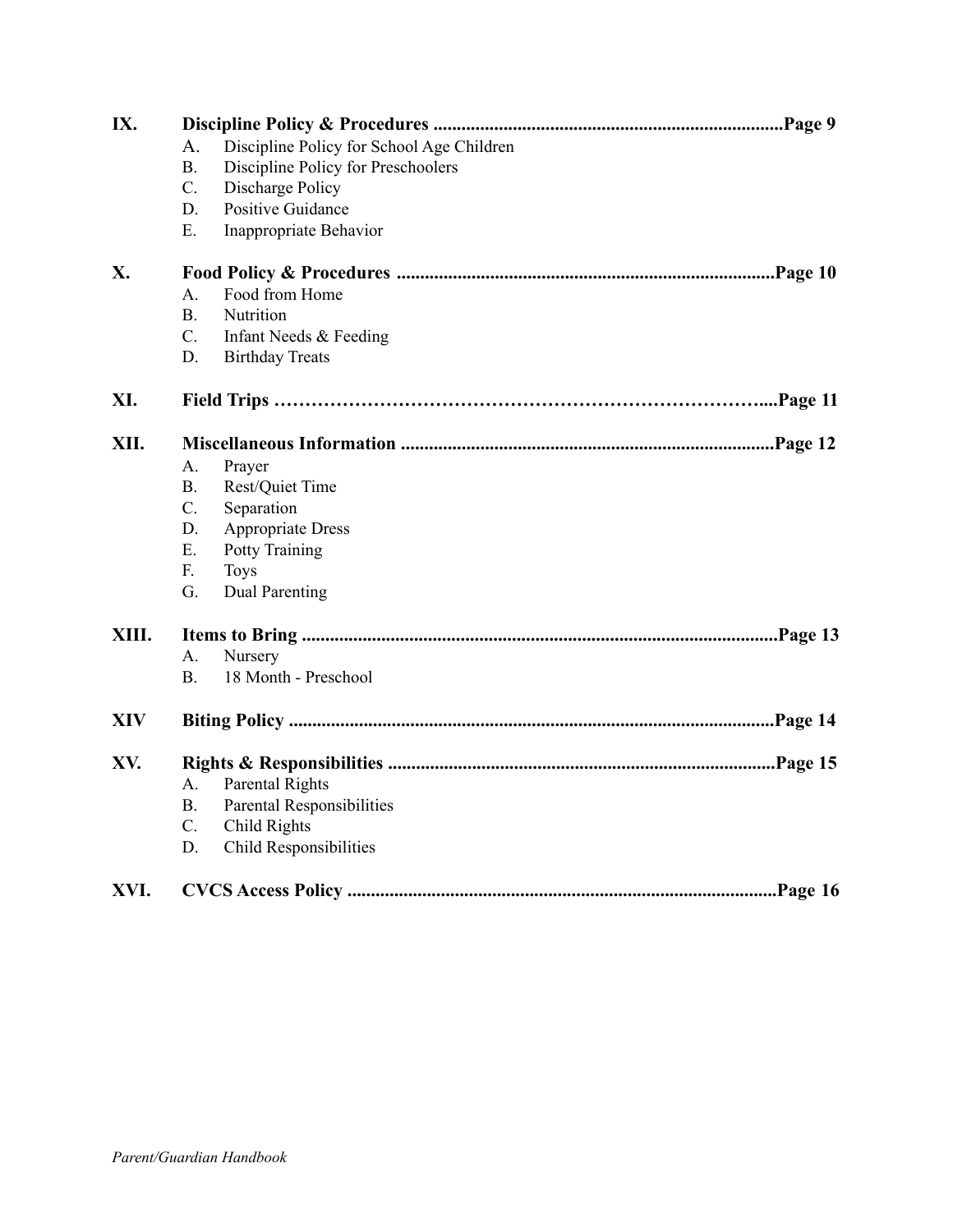# **I. Introduction**

Cedar Valley Catholic Schools (CVCS) and Blessed Sacrament Child Care Center would like to extend a warm welcome to you. We offer a variety of convenient child-care options for families. Our year-round child-care facilities are licensed by the Department of Human Services (DHS) and we maintain a QRS Rating of 4. This handbook is designed to help acquaint you with the Blessed Sacrament Early Childhood Center's objectives, policies and procedures.

Our purpose is to:

- Provide a safe, nurturing, and supportive environment for your child(ren).
- Promote your child's social, intellectual, emotional, spiritual and physical growth and development.
- Provide your child with an educational environment that is developmentally appropriate to their age and address their individual needs while allowing your child to develop at his/her own rate.
- Provide your child with positive experiences that acknowledge diversity in families.
- Provide parents with quality and affordable child care for their child.

| Aaron Becker              | Director of Elementary<br>Programs                                           | abecker@cvcatholic.org     |
|---------------------------|------------------------------------------------------------------------------|----------------------------|
| Carley Epling             | Child Care Director                                                          | cepling@cvcatholic.org     |
| Nancy Jennings            | On-site Supervisor, Before $\&$<br>After School Care (St Edward<br>Location) | 319-236-6131               |
| <b>Cherith Oesterling</b> | On-site Supervisor, (Blessed<br>Sacrament Location)                          | coesterling@cvcatholic.org |

### **II. Contacts**

# **III. Hours/Days of Operation**

Blessed Sacrament Early Child Care Center is open Monday through Friday, between the hours of 6:30 a.m. to 5:30 p.m. The Child Care Center is closed on certain days, which will be noted in advance and on certain holidays. The Center will also be closed the Friday before school starts if school starts on a Monday. If school starts on a Thursday, we will be closed that Friday, as the staff will have training and new school year prep. We will be closed for the following holidays:

| New Year's Day            | Good Friday   | Memorial Day  |
|---------------------------|---------------|---------------|
| July 4th                  | Labor Day     | Thanksgiving  |
| Friday after Thanksgiving | Christmas Eve | Christmas Day |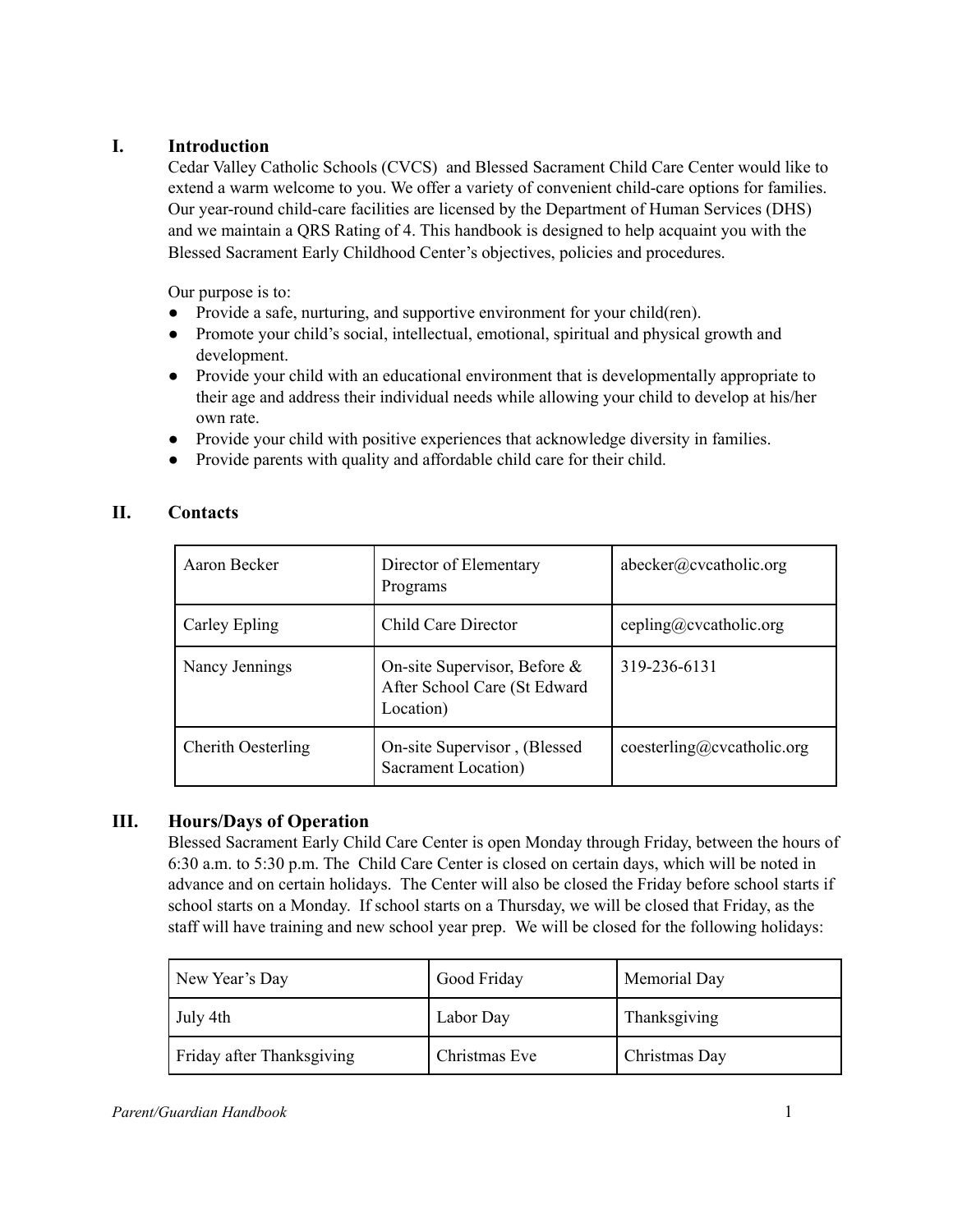In the event a holiday should fall on the weekend, we will be closed the previous or next business day in observance. The closure date is dependent on when the holiday falls. Children may not arrive before 6:30 a.m. and must be picked up prior to 5:30 p.m. St. Edward Before & After School Program is only open on days when school is in session. The hours are 6:30 a.m. to 8:15 a.m. and 4:00 p.m. to 5:30 p.m.

On days when school is closed due to weather, all childcare will be at Blessed Sacrament. Childcare will be available at St. Edward if there is a delay. If the delay turns into a closure, children will be shuttled from St. Edward to Blessed Sacrament. The Center will be providing lunch on these days. Please watch KWWL for any cancellations or delays.

#### **Parents are always welcome! Feel free to visit at any time.**

*\*During a Pandemic, guidelines may change in regards to access to the Centers. Limited access due to social distance restrictions may be in place, which will limit parent/guardian access to the Centers.*

#### **IV. Program Curriculum**

The center's environment and activities have been designed to be developmentally appropriate to the ages of the children served. We believe children learn best by doing. Children will work and play at their own pace, in a non-competitive atmosphere. The programs offer opportunities for fun and learning while assisting children in building self-confidence, developing positive relationships, respecting others and accepting responsibilities. We also use Active Learners Curriculum from birth through 4 year olds. The daily routines are posted in each classroom along with lesson plans. During the summer months, our schedule will be slightly different as we will offer summer camp with various themes.

#### **V. Enrollment in Program**

To enroll your child in the child-care program, the following requirements must be met:

- **Blessed Sacrament Early Childhood Center** your child must be at least 6 weeks old.
- **St. Edward Before & After School Program** your child must be at least 3 years of age and potty trained.

Parent must submit the following:

- Online enrollment form
- Emergency Medical Consent/Liability Waiver Form
- IDPH Immunization Certificate
- Children preschool age and under require an annual physical
- Kindergarten through 5th grade require a health statement annually, which is completed by parent
- Registration fee of \$25.00 must be paid. Registration fee(s) is non-refundable and is charged per family, not per child.

#### **A. Billing Policies & Late Payments**

Statements are issued weekly on Tuesdays. Payment is expected by Friday of the same week unless other arrangements have been made. It is the responsibility of the parent/guardian to communicate with the office if a payment will be late. We will enforce a late fee of \$10 per week for late payments. If the center is closed for 3 or more days in a week, you will be prorated to a daily rate per age group.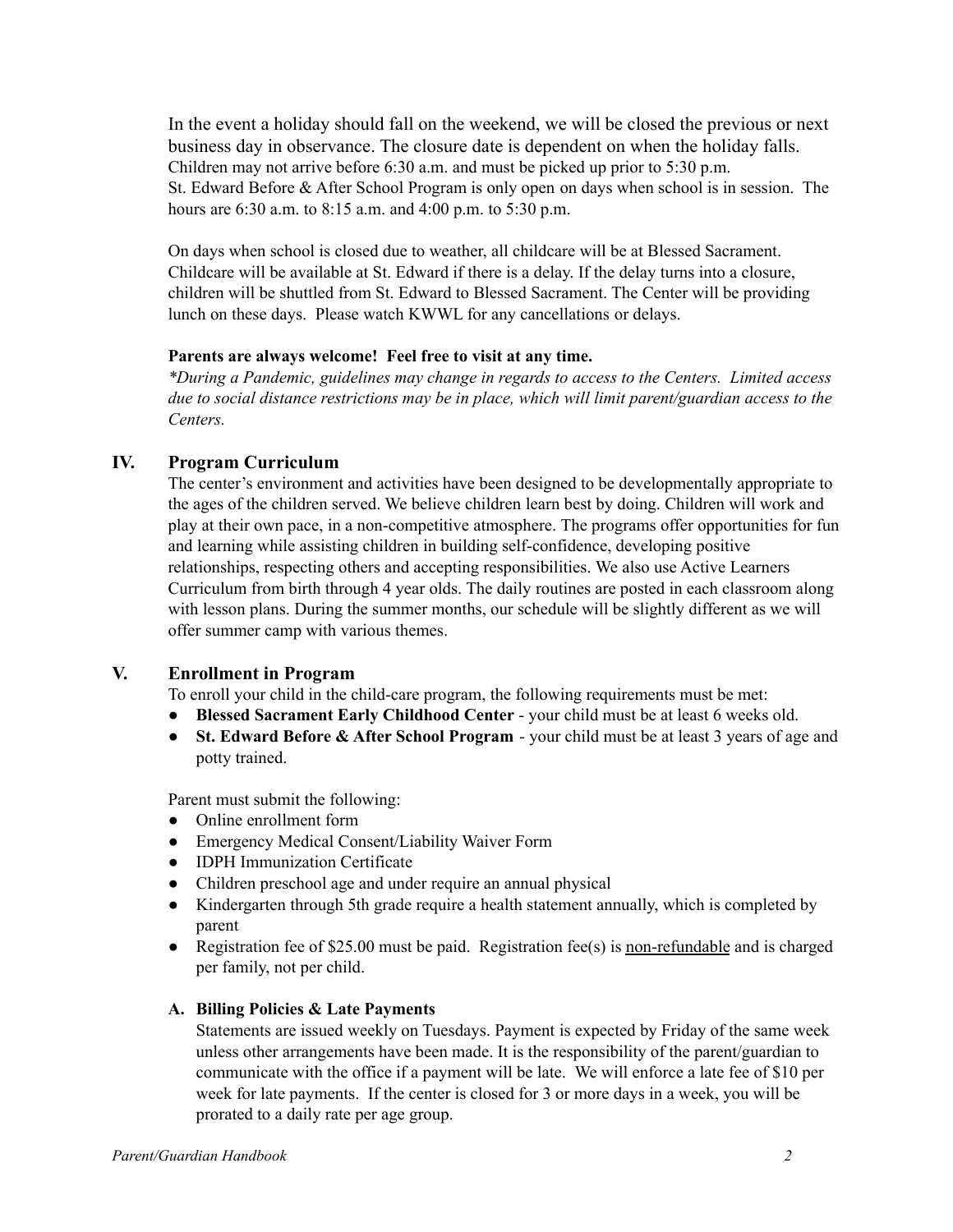Payments may be made by check, cash, online at Brightwheel.com.

#### **B. Rates**

| Nursery - 2 years of age                                                                                                                                                                                                                                                                                                                                                     | \$185/week                                                                                                                                                                                    |
|------------------------------------------------------------------------------------------------------------------------------------------------------------------------------------------------------------------------------------------------------------------------------------------------------------------------------------------------------------------------------|-----------------------------------------------------------------------------------------------------------------------------------------------------------------------------------------------|
| 2 - 3 years of age                                                                                                                                                                                                                                                                                                                                                           | \$175/week                                                                                                                                                                                    |
| 3 year old preschool (PK 3)<br>(includes preschool tuition)                                                                                                                                                                                                                                                                                                                  | $$165$ /week                                                                                                                                                                                  |
| 4 yr old preschool (PK 4)                                                                                                                                                                                                                                                                                                                                                    | AM only: \$25/week M-Th<br>PM only: \$35/week M-Th<br>Both AM & PM \$55/week M-Th<br>Fridays (or no school day): daily<br>rate of \$40<br>Winter break and Spring break<br>flat rate of \$150 |
| School age (Grades K-5) During school year<br>rates<br>*There will be a \$35 charge if you schedule<br>your child to come and do not show or call in<br>on a no school day.<br>* Students registered for the before and after<br>school program will be charged a discount rate<br>of \$20 for no school days.<br>*Late starts/early outs will be an additional<br>\$10/day. | AM only: \$20/week<br>PM only: \$30/week<br>AM & PM \$45/week<br>Only No school days- \$35/day<br>Winter break and Spring break<br>flat rate of \$130                                         |
| Summer Camp (Grades K-5)<br>(Lunch is offered 4 days each week)                                                                                                                                                                                                                                                                                                              | \$130/week                                                                                                                                                                                    |
| Summer Rates 3 & 4 yr olds<br>(Lunch is offered 4 days each week)                                                                                                                                                                                                                                                                                                            | 3yr olds- \$165/week<br>4 yr old-\$150/week                                                                                                                                                   |

#### **C. Balance Paid in Full**

For your child to be placed on the upcoming fall roster, beginning at the end of August, families must have a current zero balance or a payment schedule arranged with the office.

#### **D. Late Pick-up**

Parents/guardians will be charged a late fee of \$1.00 per minute after the first five minutes for children who remain at the Center beyond the publicized closing time each day. This fee will be added to your next billing statement. If this becomes an ongoing problem, a dismissal of the child(ren) from the program will be discussed.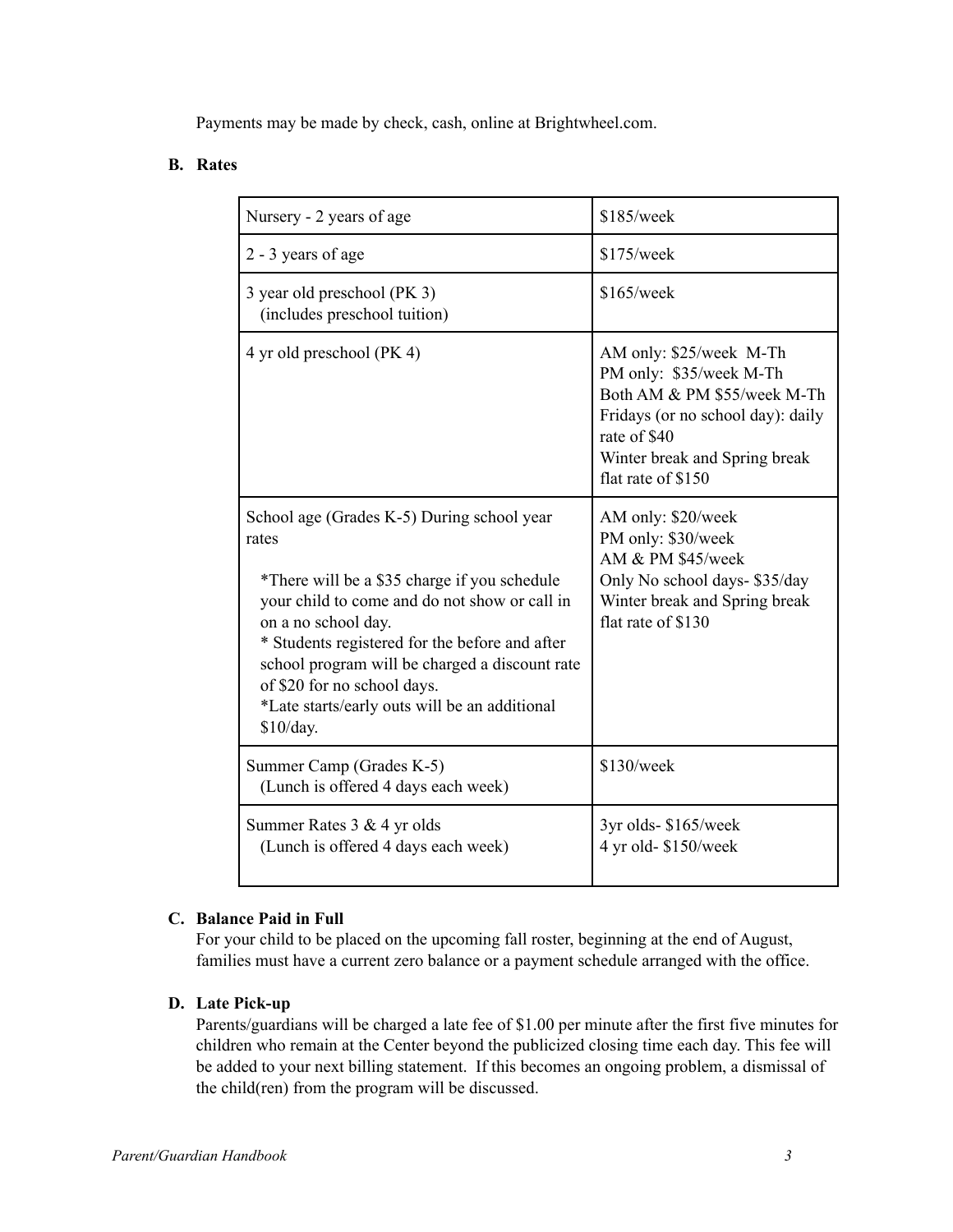### **E. Holding Fee**

A holding fee is available in our Nursery to 2-year-olds at a rate of one-half price per week for up to eight weeks. After eight weeks, the holding fee will reset to the full weekly tuition rate. Paying the holding fee will provide a guaranteed spot in the classroom when your child returns. Remember to let the office know two weeks in advance before the absence will take place. The summer holding fee for nursery to 2 years old is a rate of one-half price per week and the fee for 2 year olds and older is one time fee of \$75.00. This fee will hold a spot until the fall program begins.

# **F. Gratis Days**

A gratis day is a "free day" to use when your student is planning to be absent. There is an online form to fill out if you would need to use this option.

- Children attending during the school year and/or summer will receive 5 gratis days during the school year and 5 gratis days during summer.
- Your balance must be paid in full to have gratis days granted.
- Your gratis request form must be submitted two weeks prior to the week of use and be pre-approved by the office.
- New children to the Center must be in attendance at least 30 days before gratis days may be granted.

# **G. Breakfast & Lunch**

Breakfast and lunch are available through the school nutrition program. Each family will have an account set up into which lunch/breakfast money will be deposited. Make checks payable to CVCS and write "Lunch" followed by the family or student name in the memo. Siblings will share this account. Payments can be mailed or sent with your child to the office. Families should make sure there is always money available in their child(ren)'s lunch account.

Free and reduced lunches are available by application through the nutrition program. We encourage families to apply for these benefits in August or anytime during the school year.

### *Breakfast & Lunch Prices*

| Grades PreK-5th                                    | \$2.30/S3.00 |                              |
|----------------------------------------------------|--------------|------------------------------|
| Reduced                                            | \$0.30/S0.40 | Approved application on file |
| Adult/visitor                                      | \$3.25/S4.00 |                              |
| Extra milk                                         | \$0.60       |                              |
| (Prices shown are for one student, adult or guest) |              |                              |

### **H. Waiting List**

If a parent inquires about openings, and classes are filled to capacity, their child's name will be placed on a waiting list. As occurs throughout the year, vacancies will be filled from the waiting list or new registrations in accordance with the enrollment procedure. There is no fee to be placed on the waiting list.

### **I. Withdrawal from Program**

A two-week written notice, with balance paid in full, is required for withdrawal from our centers. Forms are available in the office and are to be returned to the office. If a two-week notice is not given, a two-week child-care bill may be charged.

# **VI. Center Procedures for Drop-off, Pick-up, and Placement**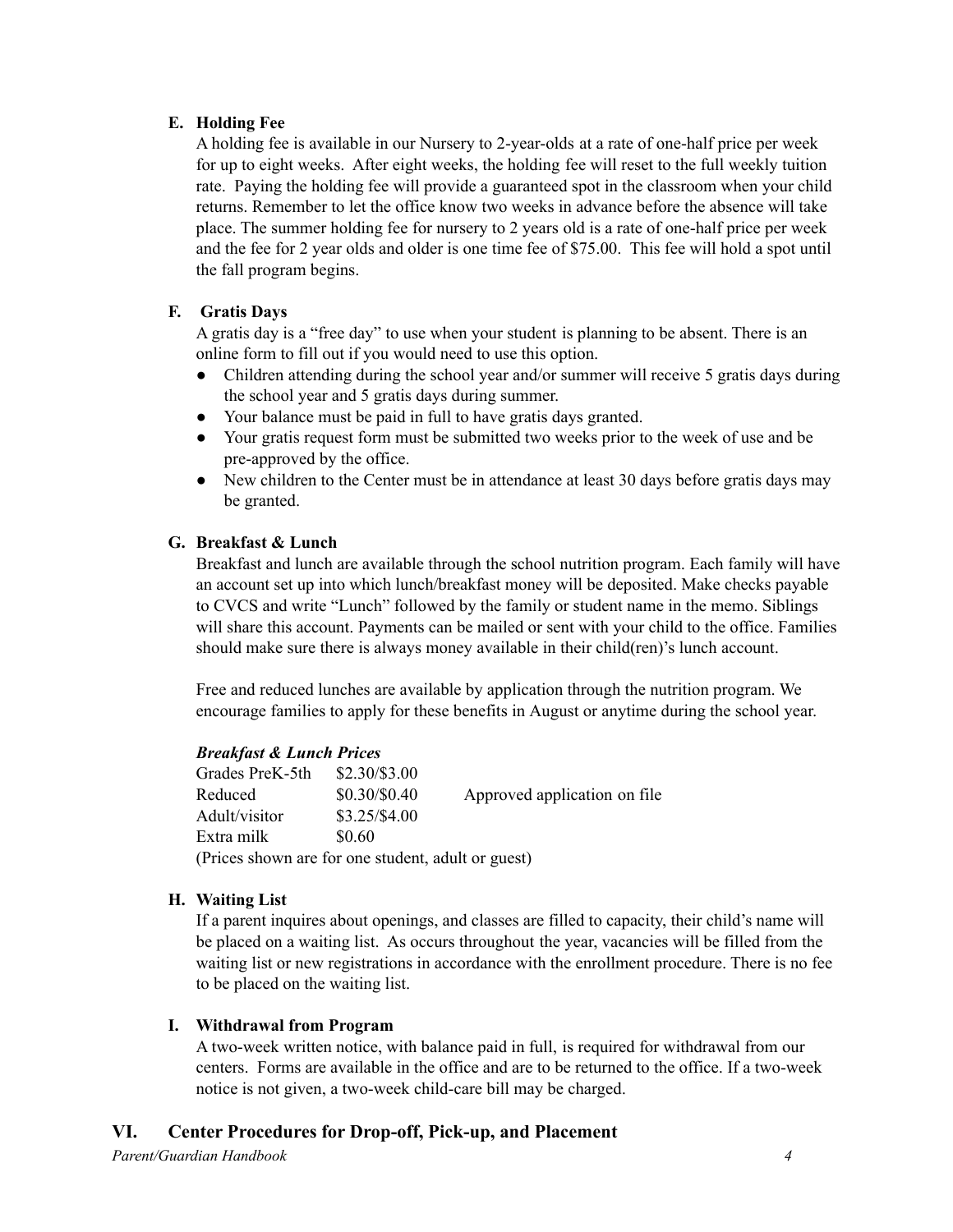**A. Saint Edward Before & After School Care - Further information to come in Fall 2021.** St. Edward will provide before and after school care. Students will need to pre-register to

come due to limited space available. When dropping off or picking up your child from the Cedar Valley Catholic childcare facilities, please observe the following procedures to ensure the safety of all students and families.

*Drop-off*

- Cars should enter the St. Edward Campus via the driveway next to school on Mitchell Ave.
- Cars should park in designated daycare parking spots near Entrance three doors.
- Students need to be accompanied by an adult and should walk at all times.
- Parents can sign their child in at daycare and exit the parking area onto Mitchell Ave. by following the "U" pattern of the driveway.
- Please be aware of traffic as this is a multi-use parking area for daycare, church, and school traffic.
- Daycare drop off at Saint Edward is allowed between 6:30 a.m. and 8:20 a.m. No daycare drop off will be allowed after 8:20 a.m. Parents will need to park in the school parking lot to drop off students after 8:20 a.m. or students can move directly to their before school line up locations.

#### *Pick-up*

- Cars should enter the St. Edward Campus via the driveway next to the school on Mitchell Ave.
- Cars should park in a designated daycare parking spot.
- Parents will need to check their child out of daycare and accompany them to the car.
- Exit the parking area onto Mitchell Ave. by following the "U" pattern of the driveway.
- Daycare pick up will begin at 4:00 p.m. No cars will be permitted in the entryway until 4:00 p.m. due to school dismissal routines.

### **B. Blessed Sacrament Early Childhood Center**

*Drop-off*

- Cars should enter via the south Stephan Ave entrance.
- Cars should park in a parking spot outside of the school facility.
- Children need to be accompanied by an adult.
- Adults walk their child to the Center's entrance. If the doors are locked, please press the buzzer on the wall and a staff member will let you in.
- Check your child in and then walk your child to the classroom.
- Adults should exit the parking area via the north Stephan Ave exit.
- Please be aware of traffic as this is a multi-use parking area for the Child-Care Center and church traffic.

*Pick-up*

- Cars should enter via the south Stephan Ave entrance.
- Cars should park in a parking spot outside of the school facility.
- Children need to be picked up in their classroom, by an adult. Children will be allowed to leave only with person(s) designated in writing by the parent. Children will be released as parents have directed on the emergency portion of enrollment forms. All information is in Brightwheel for staff to check. Before leaving with a child, all new people that staff are not familiar with will be asked to provide a picture ID. This ID will be used to confirm with the child's approved pick-up list. Any variation from the original release form must be made in advance, in writing, from the parent/guardian.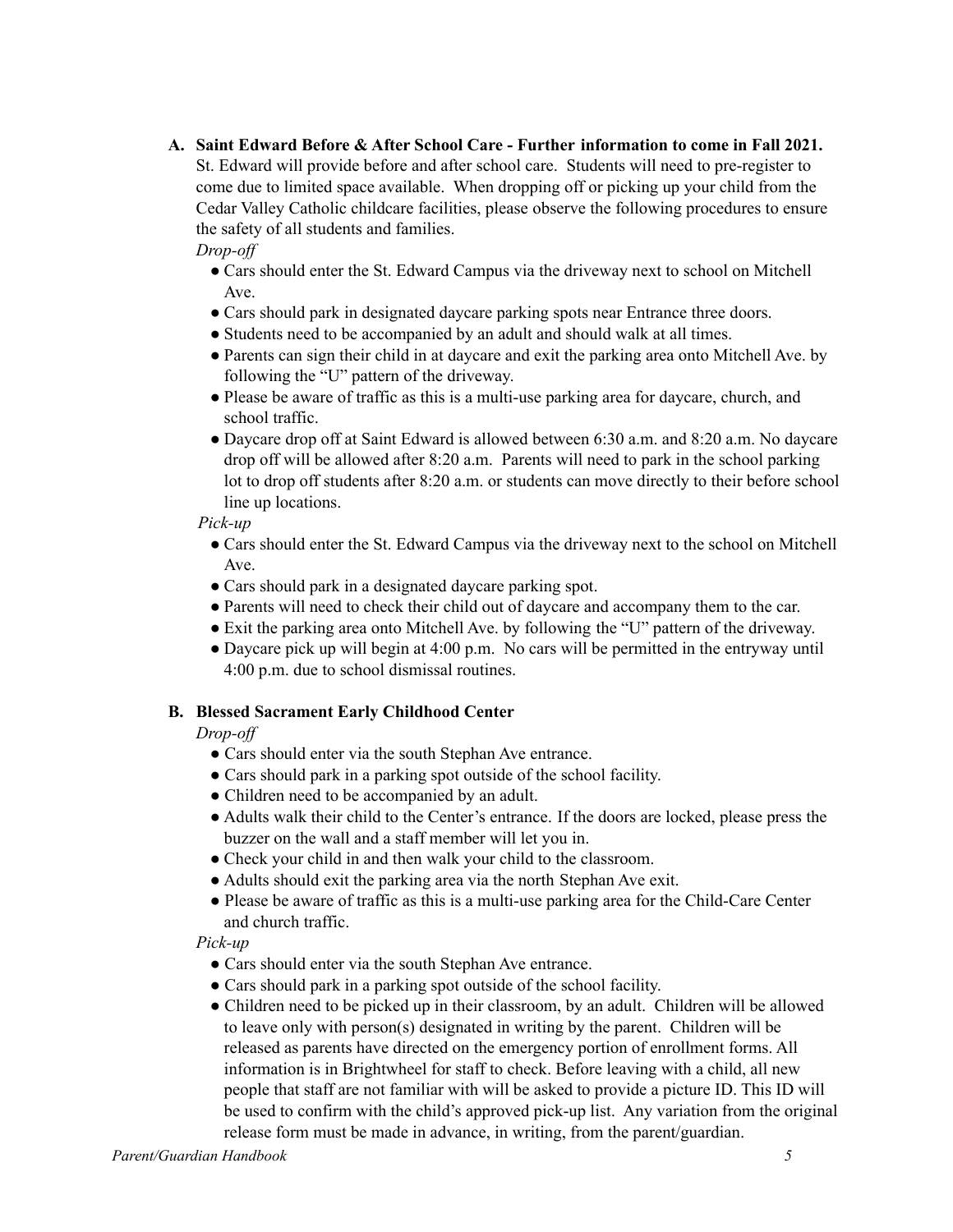- Be sure to check your child out.
- Adults should exit the parking area via the north Stephan Ave exit.
- ●Please communicate all changes to dismissal plans with the office PRIOR to 3:00 p.m.

#### **C. Placement**

When considering moving a child up to the next age group, there must be an open spot in the class and the child must be deemed ready to move up. Each room has age guidelines that are followed.

#### **VII. Center Policies and Procedures on Health**

#### **A. Absence/Illness**

Parents are to notify the center if their child will not be in attendance due to illness. Conversely, parents will be notified to pick up their child if their child becomes ill while attending the center. The child will be brought to the office to await prompt pick-up. If your child is sent home sick, they may not return until they have a normal temperature for 24 hours without the use of medication and/or have not shown symptoms of illness, such as diarrhea or vomiting, for 24 hours.

If your child has been diagnosed as having a contagious disease, such as chicken pox, measles, strep, etc., you are to contact the center so we can notify other parents to watch for similar symptoms in their child. In cases where your child has been exposed to a contagious disease, medical notices will be posted at the center and alerts will be sent home describing the nature of exposure, symptoms to watch for, and action needed for treatment.

Symptoms requiring absences or removal of a child from the center setting include:

- **COVID**
- **Diarrhea/Vomiting:** Children are not to return until free from diarrhea or vomiting for 24 hours.
- **Fever:** Children are not to return until temperature is below 100 degrees for 24 hours without medication.
- **Severe Cough:** Children with croup or whooping cough will be sent home.
- **Sore Throat:** Children with a sore throat may be restricted from the Center. A physician should see the child to rule out Strep.
- **Sore or discharging eyes or ears and/or continuous or profuse nasal discharge:** Children may return after 24 hours of antibiotic treatment.
- **Chicken Pox:** Children may not attend until the sores have stopped weeping and they are scabbed over.
- **Any unusual rash, skin eruptions, or contagious disease:** Children may not attend until released by a doctor. (i.e. ringworm, impetigo, etc.)
- **Scabies or Pediculosis:** When scabies or pediculosis is suspected in a child, the child will be restricted from the Center until after initial treatment with appropriate medication. It is recommended that family members also be treated.

\*\*\*Always keep staff informed of any changes to your child's health status and/or eating habits (i.e. a child who develops an allergy).\*\*\*

### **B. Medical Emergency Procedures**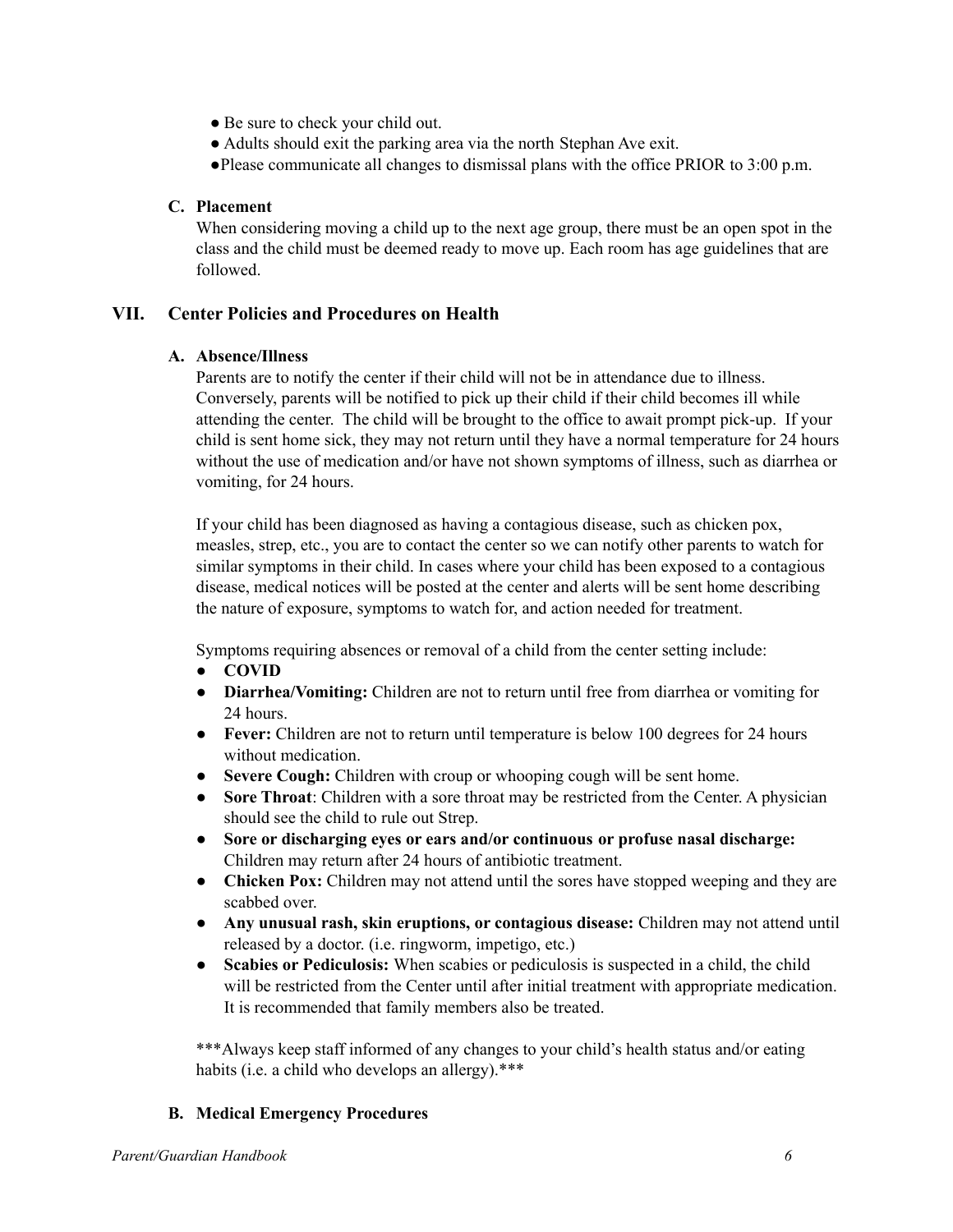In case of an accident or medical emergency, parents will be contacted immediately utilizing the emergency release you signed for emergency medical treatment, if required. If injury does not need treatment by emergency personnel, staff will administer first aid, such as cleansing and bandaging. Accident reports will be filled out and signed by the teacher dealing with the child's accident/injury. After parents have read and signed the reports, the on-site supervisor will sign and put the report in the child's file. If a parent requests a copy, the on-site supervisor will provide a copy. In serious cases, the child will be taken to one of the local hospitals by emergency vehicle. Parents will be notified immediately; if parents cannot be reached the individuals designated by the parents as emergency contacts will be notified. The on-site supervisor will go to the hospital with the child until parents or emergency contacts arrive. The on-site supervisor will take the child's file with her.

#### **C. Dental Emergency Procedures**

The following procedures will be used for dental emergencies:

**Toothache:** Clean area and rinse with warm salt water. If the face is swollen, apply a cold compress. A parent will be contacted.

**Cut/Bitten Tongue, Lip, or Cheek:** Apply ice to the bruised area. If bleeding, apply gentle pressure. If bleeding persists after 15 minutes, parents will be called.

**Broken Tooth:** Rinse dirt from injured areas with warm water. Place cold compress over face and area of injury. Locate and save any broken tooth fragments. A parent will be contacted. **Knocked out tooth:** Locate the tooth. Handle the tooth at the top or crown. You may rinse the tooth, but DO NOT clean. Transport the tooth in a cup containing milk or water. Contact parent(s) immediately so their child will see a dentist immediately.

**Possible Broken Jaw:** Keep the jaws from moving by using a towel, tie or handkerchief. Contact parents immediately.

#### **D. Accident Reports**

With any young child, minor accidents, such as bumps, scrapes, and scratches, will occur. We will attempt to let a parent know the circumstances via notification in the Brightwheel app. An accident report will be written that day and given to the parent or person authorized to pick up the child to sign. A copy will go home if requested and will also be put in the child's file.

#### **E. Medication Policy**

The center must have written parental permission for prescribed medication that is to be given to your child. Prescription drugs must be sent in the original prescription container. No medication will be administered to a child by center staff unless a medical release form, available in office, is on file. The form must be signed and dated by the parent. No over-the-counter medications will be given without written parental permission. Parents must fill out a medication permission form for any diaper rash cream or other topical medication to be used on a child.

If your child is **2 years or younger**, they must have a **doctor's prescription** for any over the counter medicine including: diaper rash cream, pain relief, etc.

#### **F. Sunscreen Policy**

During specific months, sunscreen will be applied to all children (6 months of age and older) enrolled in a center-based classroom 30 minutes prior to sun exposure. If a parent/guardian desires lip balm for their child, they should notify the classroom teacher. Sunscreen must be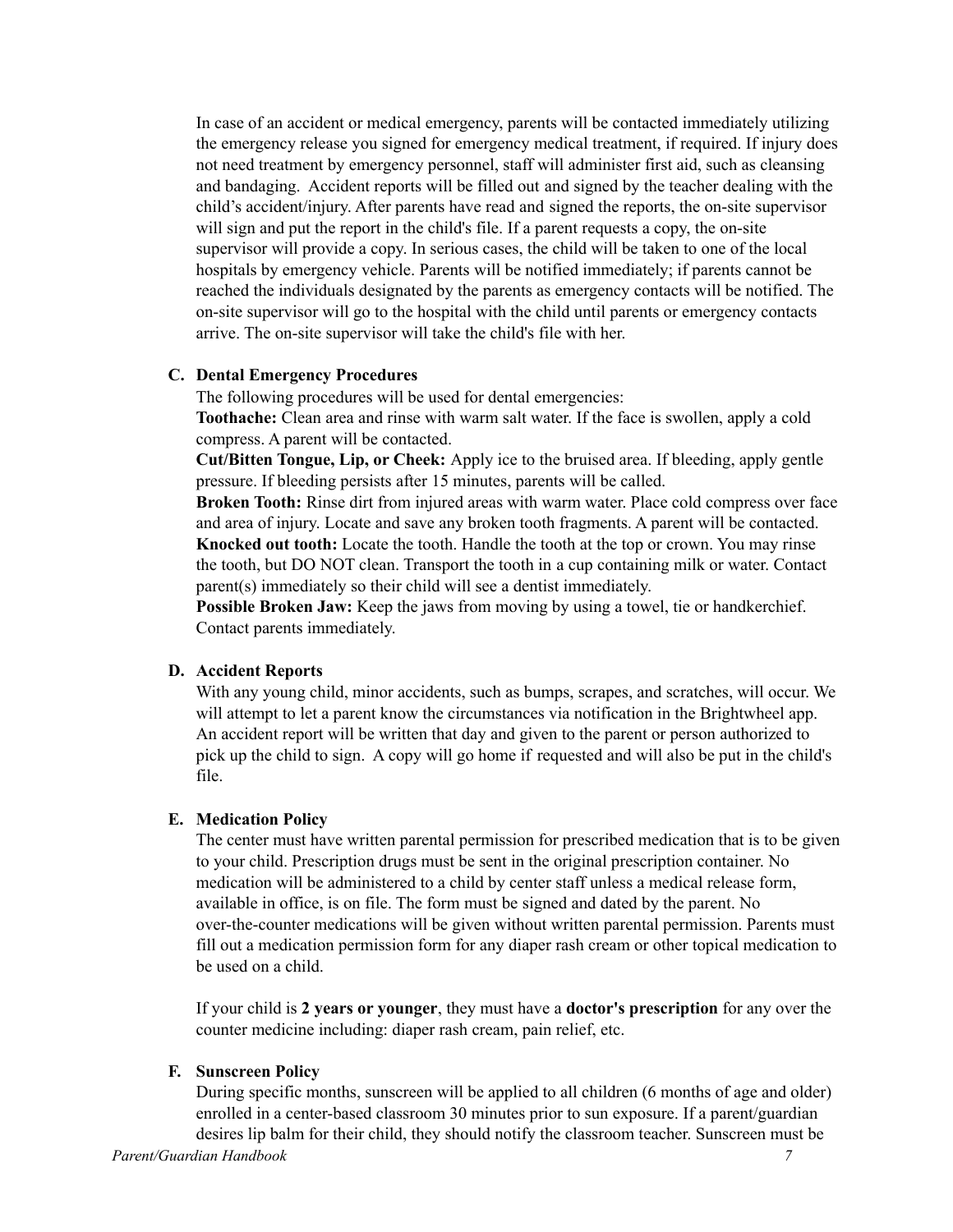supplied by the parent/guardian and must be in the original container. This container will be marked with the child's name. Sunscreen will be applied during the months of April - October or as needed per weather conditions. Parents/guardians must sign a medication consent form for sunscreen or lip balm application prior to outside activities. Sunscreen will be applied in a thick layer evenly over all exposed skin areas, except eyelids, mouth, and palms of hands and fingers, 30 minutes prior to outside activities. Lip balm will be applied by staff or under supervision of staff as needed and each time a child goes outside.

### **G. Handwashing**

Children will be expected to wash their hands at the following times:

- 1. Upon arrival
- 2. After using the restroom or being diapered
- 3. After coming in from playground or the gym
- 4. Any other time that the teachers see the need
- 5. Immediately before and after eating

# **VIII. Child Care Center Employees**

### **A. Staff Description**

The staff at our Centers meet the state licensing guidelines of Iowa DHS, with whom we hold our license. All staff are under the direction of the Early Child Care Center Director, along with building administrators. All staff are CPR, First Aid and Bloodborne Pathogen certified as well as being Child Abuse Mandatory Reporters. All employees have completed the Archdiocese Safe Environment training along with the Essentials in Child Care pre-service training classes. Each employee also participates in six hours of additional training every year to stay up-to-date on child development.

### **B. Mandatory Reporting**

As outlined in Iowa code, the Center staff are mandated by law to report any suspected cases of sexual abuse, physical abuse or neglect. All staff have been given directions on procedures to report such cases.

### **C. Universal Precautions**

Staff will use universal precautions when handling blood and body fluids. All staff are trained annually in universal precautions including medical and dental emergency procedures.

### **D. Child-Staff Ratio**

| Age                       | <b>Ratio</b>              |
|---------------------------|---------------------------|
| 6 weeks - 23 months       | 1 caregiver / 4 children  |
| 2 year olds - 3 year olds | 1 caregiver / 6 children  |
| 3 year olds - 4 year olds | 1 caregiver / 8 children  |
| 4 year olds - 5 year olds | 1 caregiver / 12 children |
| School age $5 &$ up       | 1 caregiver / 15 children |

*Parent/Guardian Handbook 8*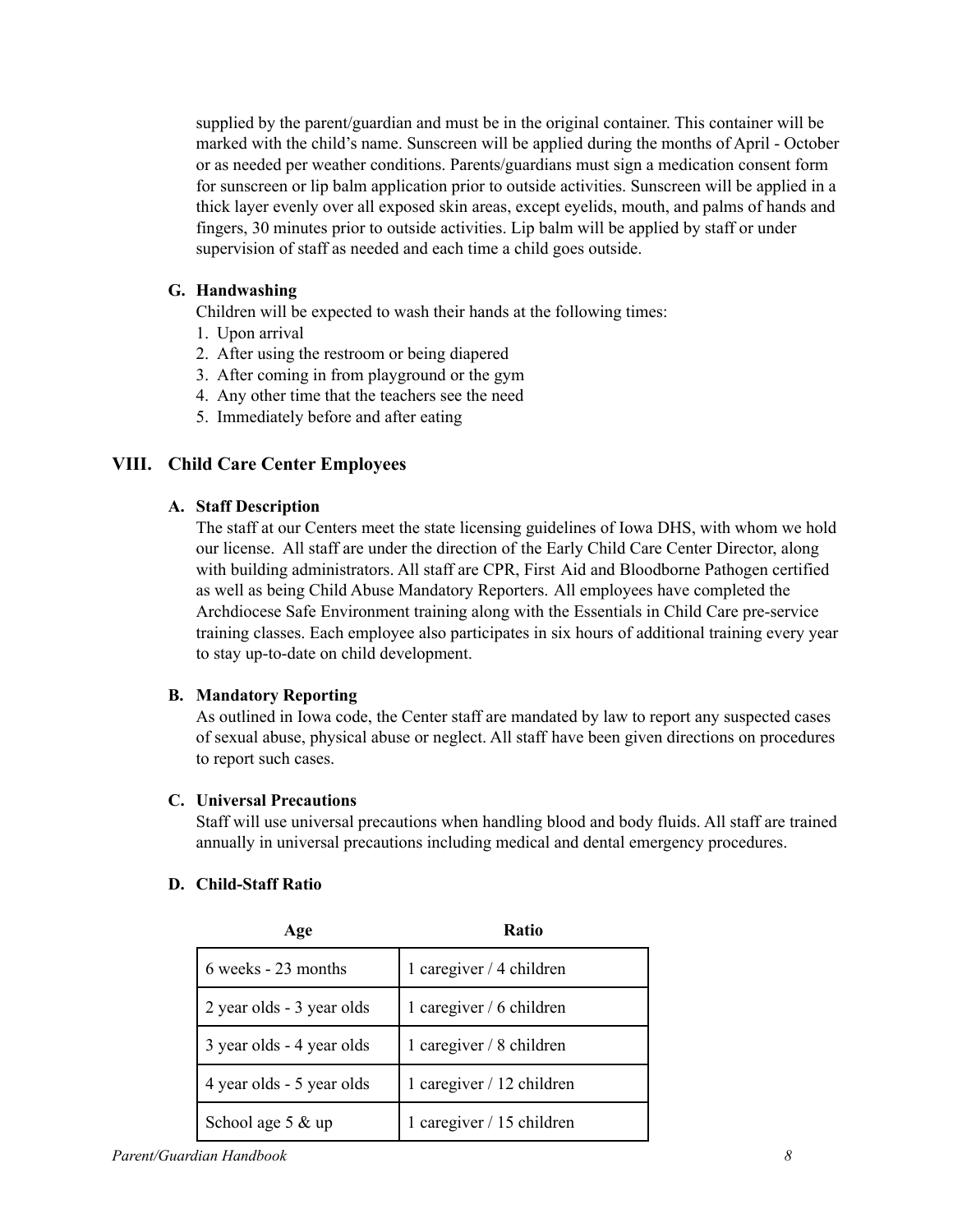# **IX. Discipline Policy and Procedure**

#### **A. Discipline Policy for School Age Children**

Occasionally we have children who display persistent unacceptable behavior. When this happens, we handle the behavior in the following way:

- **1st offense -** Child is given a verbal warning and a time out. The teacher will talk to the parent at pick-up or a note will go home with the child explaining the unacceptable behavior. We want to work with parents to correct behavior.
- **2nd offense -** Child is given a misbehavior slip to be signed by a parent explaining what happened. This is to be given to the on-site supervisor and will be kept in the child's file.
- **3rd offense -** Parents will be notified if disruptive behavior continues. We reserve the right to remove a chronically disruptive child from our program.

#### **B. Discipline Policy for Preschoolers**

- Children displaying inappropriate actions are redirected to an activity that is more appropriate and talked to by the teacher about good choices. They are encouraged at the new activity and continue to receive direction as needed.
- If a child continues to make bad choices, they are taken aside and talked to by their teacher. Teachers will use a stern but caring voice to convey what the child needs to change. A conversation with parents will follow.
- After all the above has been tried to no avail, the child will be brought to the on-site supervisor's office for a talk with them one on one. A discussion with parents for ideas and information gathering will occur.
- If the behavior continues, a discipline report will be filled out and signed by the teacher. Parents will sign the report and discuss a plan with the on-site supervisor to curb inappropriate behavior.
- **There will NEVER be yelling, shaming, physical punishment or denial of food or drink for any behavior issue. This is strictly prohibited.**

### **C. Discharge Policy**

Blessed Sacrament Early Childhood Center and Cedar Valley Catholic Schools Before & After School Program have the right to terminate services at any time. Termination may occur for the following reasons, but are not limited to:

- Failure to comply with the fee agreement and/or payment arrangements
- Unresolved behavior conflict by a child
- Any type of hostile situation
- If the needs of the child cannot be met

All decisions to terminate services will be written and decided by the Director and/or Building Administrator, with input from all parties involved.

#### **D. Positive Guidance**

Activities within the program will be monitored and adjusted accordingly, in consultation with parents, staff, administrators and other involved professionals to promote ongoing development. Positive guidance techniques will be used to encourage appropriate behavior. They include:

• Establishing clear, consistent, and simple limits.

#### *Parent/Guardian Handbook 9*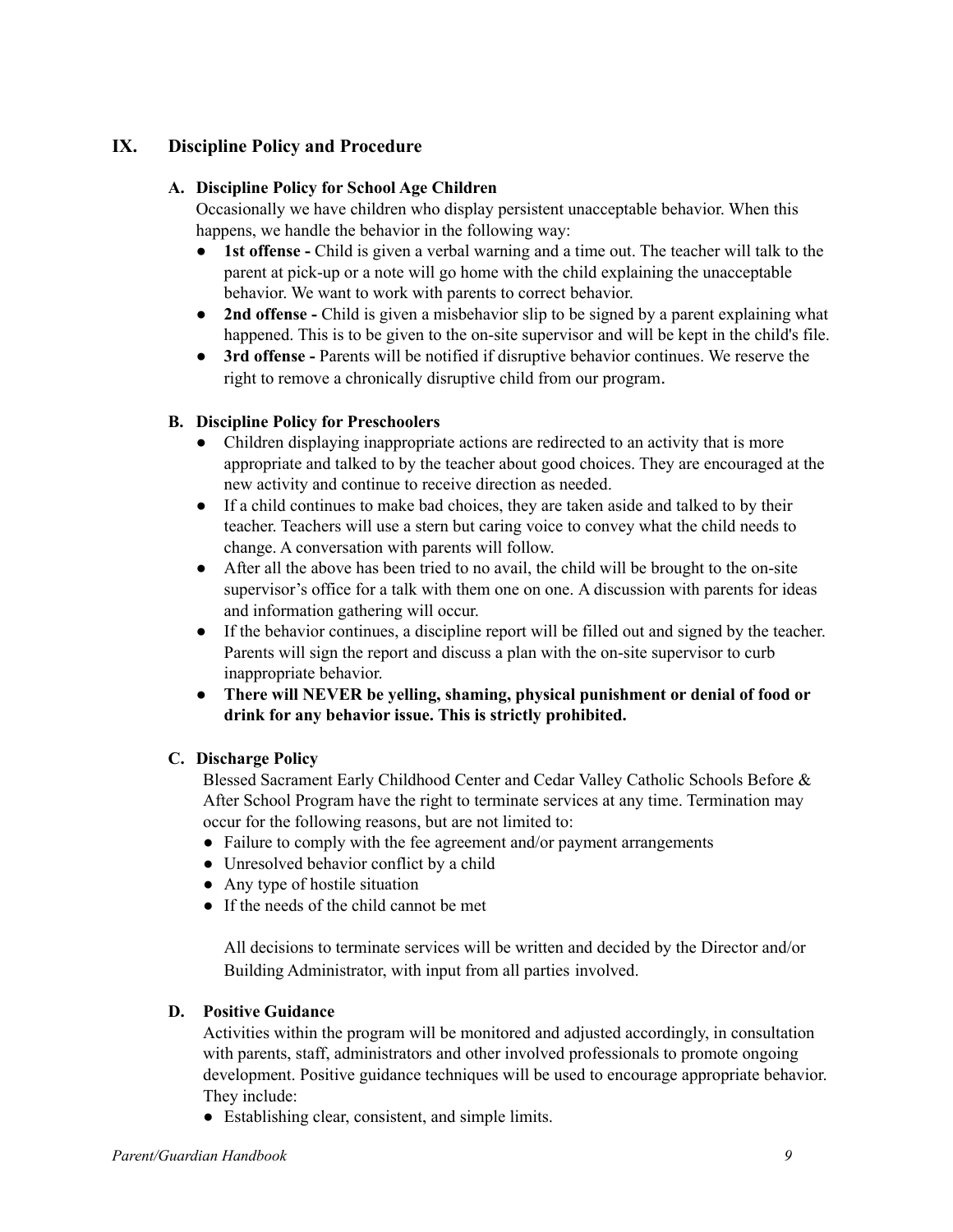- Stating limits in a positive way.
- Focusing on the behavior rather than on the child.
- Stating what is expected rather than pose questions.
- Providing real choices.
- Allowing children time to respond to expectations.
- Reinforcing appropriate behavior with both words and gestures.
- Encouraging children to use the teachers as a resource when they cannot resolve issues on their own.

#### **E. Inappropriate Behavior**

Inevitably there will be occurrences of inappropriate behavior. It is at these times that there may need to be a need for intervention by the caregiver. The following intervention strategies, or combination of strategies, will be used to help ensure that guidance is supportive rather than punitive.

- Gain attention in a respectful way
- Remind children of more appropriate behavior
- Acknowledge feelings before setting limits
- Redirect or divert when appropriate
- Model problem solving skills
- Offer appropriate choices
- Use natural and logical consequences
- Provide opportunities for children to make amends rather than demand superficial apology, encourage genuine opportunities for children to restore relationships after an incident of hurt or harm

Any serious concerns will be discussed with the family so that we might work together to encourage appropriate behavior.

### **X. Food Policy and Procedures**

#### **A. Food from Home**

Children are not allowed to bring food items just for themselves, other than cold lunch or treats for a special day. Children with food allergies or on special diets may bring items for snack. All food allergies must be documented by a doctor, recorded in the office, and posted in each child's room.

#### **B. Nutrition**

During the school year your child may buy hot lunch from the school or may bring a cold lunch from home. The Center provides a hot lunch on no school days. Please make sure the cold lunch you send with your child is nutritionally balanced. Staff will add food to compensate for the food groups not included in the provided lunch. The four food groups to cover are:

- 1. Fruit or Veggie
- 2. Whole Grain
- 3. Protein
- 4. Dairy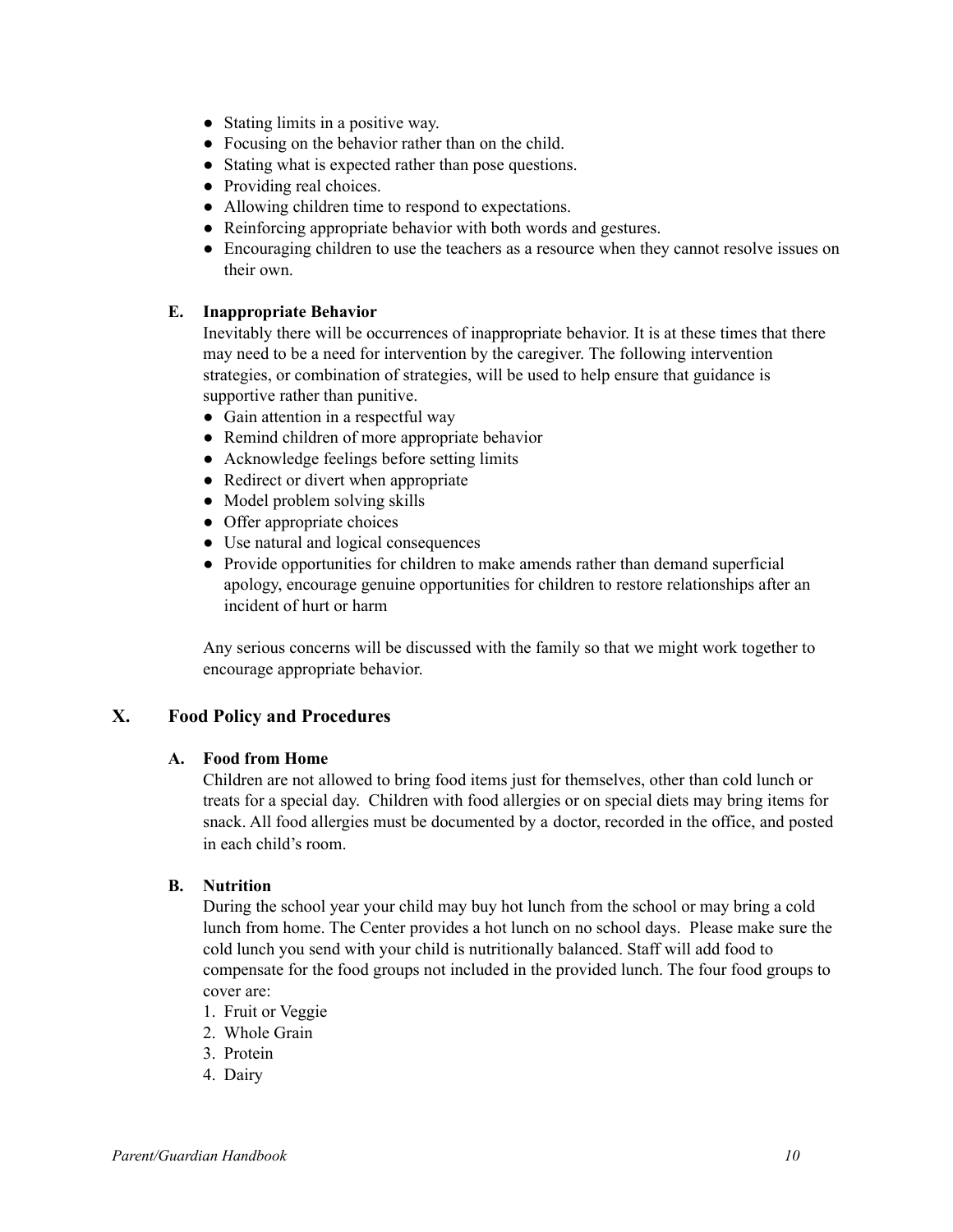The Center provides a morning snack that is geared toward breakfast items and an afternoon snack. Morning snacks are served around 8:30 - 9:00 a.m. and afternoon snacks are served around 2:30 - 3:00 p.m. Both snacks are served with milk, 100% juice, or water. There will be 2 of the 4 food groups covered in each snack.

# **C. Infant Needs and Feeding**

Parents will be provided with a nursery needs list upon registration. Parents provide all formula, breast milk, and/or baby food for their child. Parents will also provide diapers for their child. Newer cloth diapers can be used, but all messy diapers will be sent home with parents each evening to clean. The center will provide wipes, but parents can bring their own if they wish. Please give caregivers a schedule for your child's bottles, meals, naps and any other needs.

# **D. Birthday Treats**

Many children enjoy celebrating their birthday with friends. You may wish to provide a special, but healthy, snack for your child to share. Please check with your child's teacher concerning allergies, dislikes or favorites of the children in the classroom.

# **XI. Field Trips**

Parents will need to sign a permission form at the beginning of our summer program every year, allowing their child to leave the center for field trips. Field trip information will be posted on the parent board/white board and in the monthly newsletter. Your child will not be allowed to participate if a signed permission form is not in our possession. Your child will stay at the Center with staff. To ensure the safety of the children, staff ratios will increase when children leave the Center for a field trip. Parent volunteers are always welcome to come along on field trips. Parents will not be counted in ratios and will not be in charge of any other children. Parents will only be able to transport their own child. Please notify the Center in advance if you would like to help.

Children 3 years of age and older can ride on the school bus. If children younger than 3 years of age participate in a field trip, they will be transported by staff in personal cars. Car seats will be used. All children must be signed up ahead of time and an insurance check is made on staff who are driving. Approval must be given by the child-care center office. Infants will not go on any field trips away from the Center. They may go on little trips in a stroller around campus, but will never go off campus.

# **XII. Miscellaneous Information**

# **A. Daily & Weekly Prayer**

The Blessed Sacrament Early Childhood Center offers a Christ-centered environment grounded in the core beliefs and values of our Catholic faith. Families of all faiths are welcome at all Cedar Valley Catholic Schools. Opportunities for prayer and faith sharing are offered to our students on a daily and weekly basis. We start each day with morning prayer and pray before all snacks and meals. We begin each week with Monday Morning Prayer where students learn a Bible story and songs.

# **B. Rest/Quiet Time**

A quiet time will be provided for all children every afternoon. This is needed to rejuvenate and relax the children so they are ready for the rest of their day. Obviously, it will take different forms depending on the age of the child. **Please provide a cot sheet or fitted crib**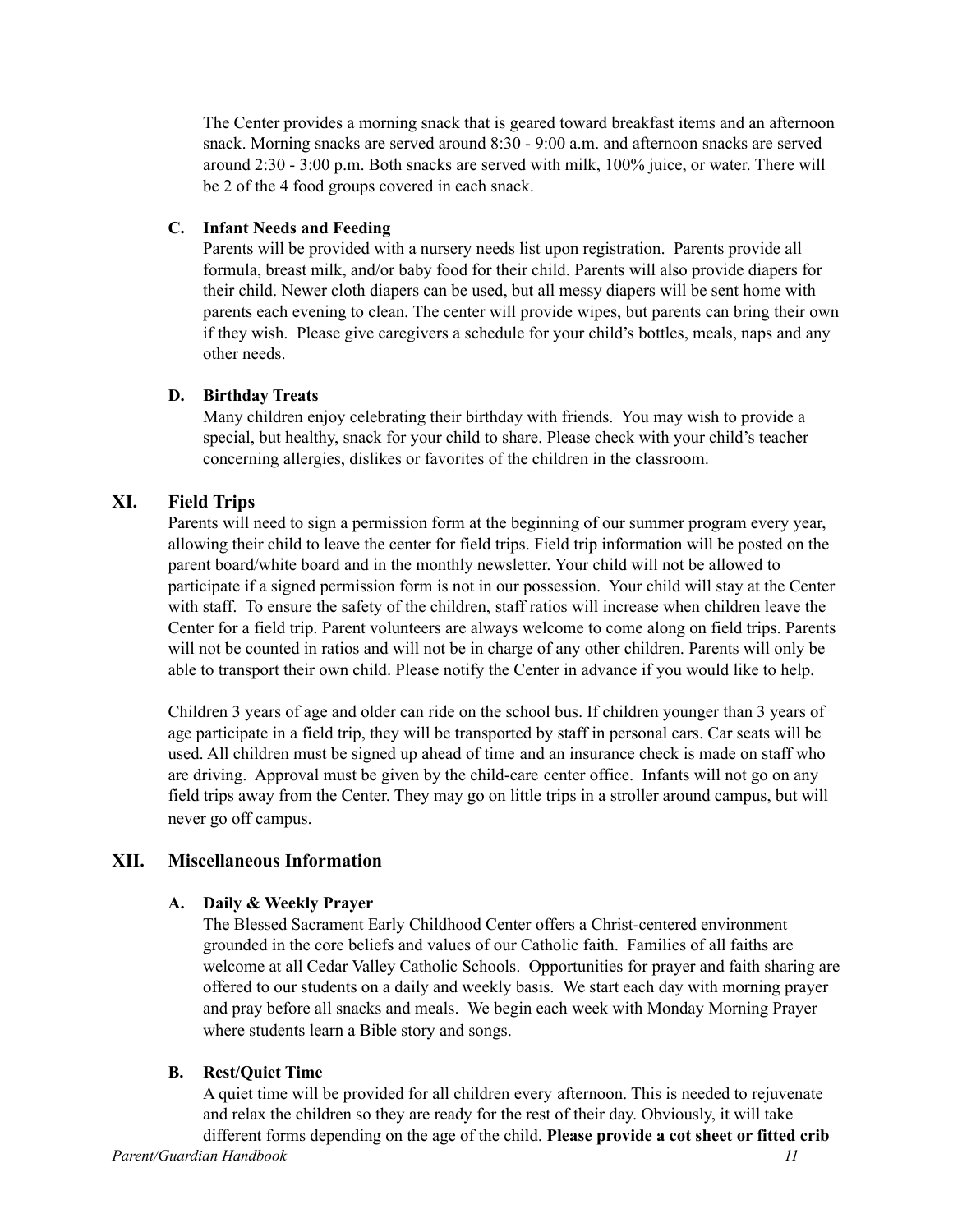**sheet, blanket, and small pillow, if wanted. To help with organization please bring rest time items in a pillowcase with the child's name on it.** These will be sent home on the child's last day for the week. Please wash and bring back on their first day the following week.

# **C. Separation**

Separation from your child in the mornings is not always an easy thing to do for both you and your child. Some helpful hints to make your child's transition into the classroom easier for you and your child are:

- Having a consistent morning routine helps your child adjust sooner.
- Making your afternoon reunion special by greeting your child with a big hug and smile.
- Being enthused about their day.

# **D. Appropriate Dress for Child-Care**

Children should wear play clothes. Clothes appropriate for the weather such as boots, jackets, hats, mittens are to be worn to Child-Care and marked with your child's name or initials. Children often experience accidents and spills during art, snack, lunch or outside play time, so the extra set of seasonal clothing is important.

# **E. Potty Training**

Potty training will start only when parents are committed to working with children at home also. Some signs of readiness are:

- Dry diapers for long periods of time
- Child wanting to use the potty
- Child able to verbally communicate their needs

When you think your child is ready, have a discussion with your child's teacher. We will start working with you to help your child accomplish this important task. Supply plenty of underwear. After three accidents, the child will be placed in a diaper/pull-up for the remainder of the day for sanitary reasons. Staff will continue to have the child try using the toilet.

### **F. Toys**

Per our policy, children in Child Care MAY NOT bring toys from home. This will eliminate misplaced, broken and lost toys, and jealous feelings for others. They tend to cause more problems and we do not want any child's favorite toys getting broken.

### **G. Dual Parenting**

Please inform the Child Care Center Director, On-site Supervisor and staff of any situation of separation or divorce. We will provide all communications to both parents.

# **XIII. Items to Bring**

### **A. Nursery:**

*Please label and bring the following items on your child's first day:*

- Diapers
- At least two extra outfits
- Formula/Breast Milk (whole milk is provided)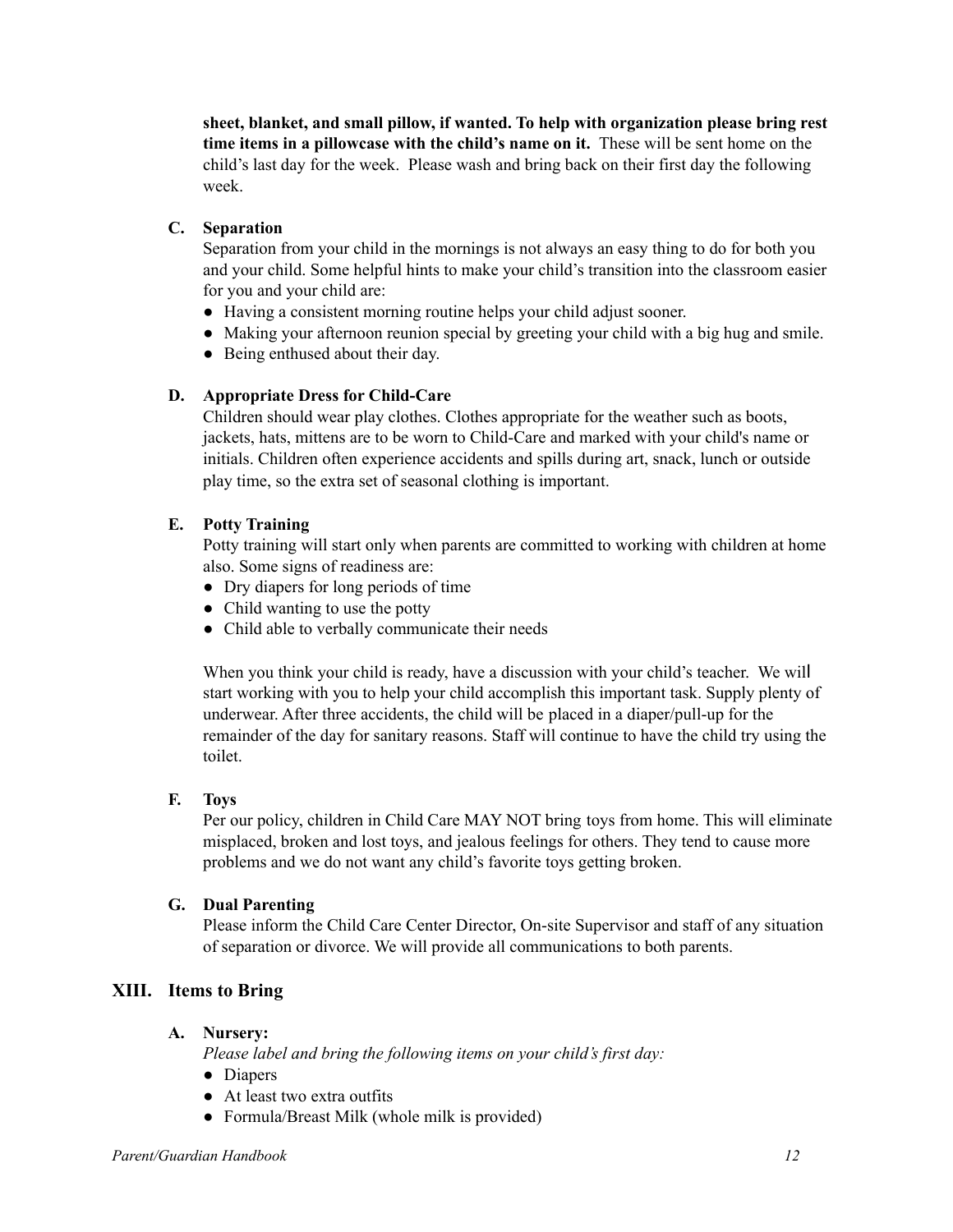- Bottles (you can choose to take back and forth or leave at center)
- Pacifier (if needed)
- Snacks and Lunch (can order school lunch or have our provided snack)
- Blanket for nap (12m or older)
- Sun hat/cover for summer (sunscreen cannot be applied to a child younger than 6 months)
- Diaper Cream (must have a doctor's note can cover the entire year)
- Pain Reliever/OTC meds (must have prescription with amount to be given)
- Notes/Helpful info for the staff about your child, such as:
	- personality
	- how child likes to be held
	- likes/dislikes for food
	- teething

#### *Items Provided by the Center for nursery:*

- Wipes (Huggies Natural you may also bring wipes from home if preferred)
- Sleep Sack
- Burp Cloths
- Bib for Eating
- Owlet
- Crib Sheets
- Whole Milk

#### **B. Toddler Room - Preschool:**

*Please bring the following items on your child's first day:*

- Fitted crib sheet or cot sheet
- A blanket and pillow (please bring bedding in a pillowcase labeled with the child's name)
- A sturdy backpack
- An extra set of weather-appropriate clothing and extra underwear
- If potty training, a few sets of bottoms and underwear.
- **Please label everything!** If your child comes home with a set of child-care clothing, please wash and return so the Center has spares for other children.
- Children in diapers need:
	- Supply of disposable diapers or pull ups
	- Extra set of clothing, weather-appropriate

### **XIV. Biting Policy**

Every childcare center can have periodic outbreaks of biting among infants, toddlers, preschoolers, and occasionally older children. This is an unavoidable consequence of grouping young children together. When it happens, it can be scary and very frustrating for children, parents, and caregivers. Understanding the reason for biting is the first step to changing a child's behavior. Children bite for a variety of reasons: teething, sensory exploration, cause and effect, imitation, crowding, seeking attention, frustration, and stress.

Group situations are difficult. Dealing with others constantly around, sharing attention and toys, and too much or too little stimulation are all very difficult for children. Biting is not something to blame on children, their parents, or their teachers. When biting happens, a high-quality child-care program immediately takes action, not to blame the biter, but to change the environment and help change behavior.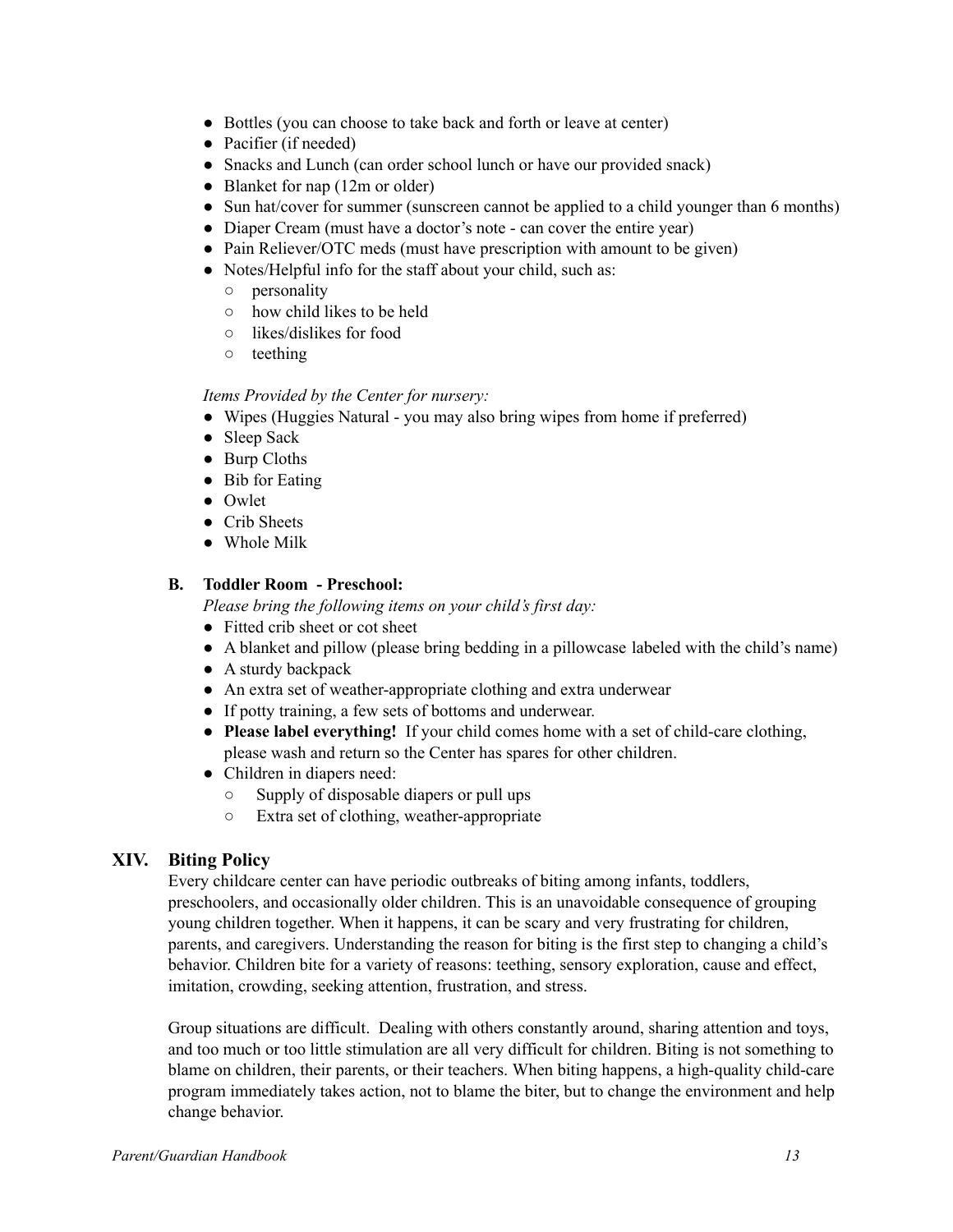It is important that the caregivers stay calm and in control of their emotions when biting occurs. Staff will not show anger or frustration towards the child. The caregiver will calmly respond to the child, letting the child know that biting is not okay. In addition, the following steps will be taken:

- 1. The caregiver will remove the biter from the situation and focus caring attention on the child who was bitten.
- 2. Encourage the biter to help take care of the child that was bitten, such as holding an ice pack or comforting the child.
- 3. The caregiver should talk to the biter, if able to communicate, and talk about different strategies that the child can use next time. Give appropriate words to use, if able, instead of biting. This should be done in a short, simple way.

It is important to explore the reasons for biting when it occurs. Staff needs to work with parents to gather information about the child's behavior and begin observations to determine the reasons for biting. Examples of some triggers would be: communication deficits, transitions, lack of sleep, need for oral stimulation or teething pain. Once triggers are identified, staff can work on prevention strategies and start teaching replacement skills. Below are some examples of how the caregiver will begin this assessment.

- 1. The caregiver will examine the context in which the biting is occurring and look for patterns. The caregiver will use the center action plan for documentation and ask the following questions:
	- Was the space too crowded?
	- Were there too few toys?
	- Was there too little to do or too much waiting?
	- Was the child who bit getting the attention and care he/she deserved at other times, other than when he/she was biting?
- 2. The caregiver will change the environment, routines or activities if necessary.
- 3. The caregiver will work with the child who is biting to resolve conflicts and frustrations in more appropriate manners, including using words, if they are capable of them.
- 4. The caregiver will observe the child to get an idea of why and when they are likely to bite.
- 5. The caregiver will identify children likely to be bitten and make special efforts to reduce their chance of being bitten.
- 6. The caregiver, parent, and administration will meet regularly to regulate an action plan and measure the outcome of these changes.
- 7. If biting continues, the caregiver will observe the group more closely and work with the parents to seek out additional resources as necessary to shadow the child.

When children bite, their parents are informed personally and privately the same day. All information is confidential and names of children involved in the incident are not shared between parents. In addition, biting is always documented on our standard incident form which is completed and signed by the caregiver, parents and administration. One copy is given to the parent and one copy is kept in the child's file.

When biting occurs, parents can expect from us:

- The child's safety will be put first, first aid will be provided, as well as comfort, support and advice to any child who is bitten.
- We will provide appropriate programming for children to help prevent biting.
- We will make current information and resources on biting available to you.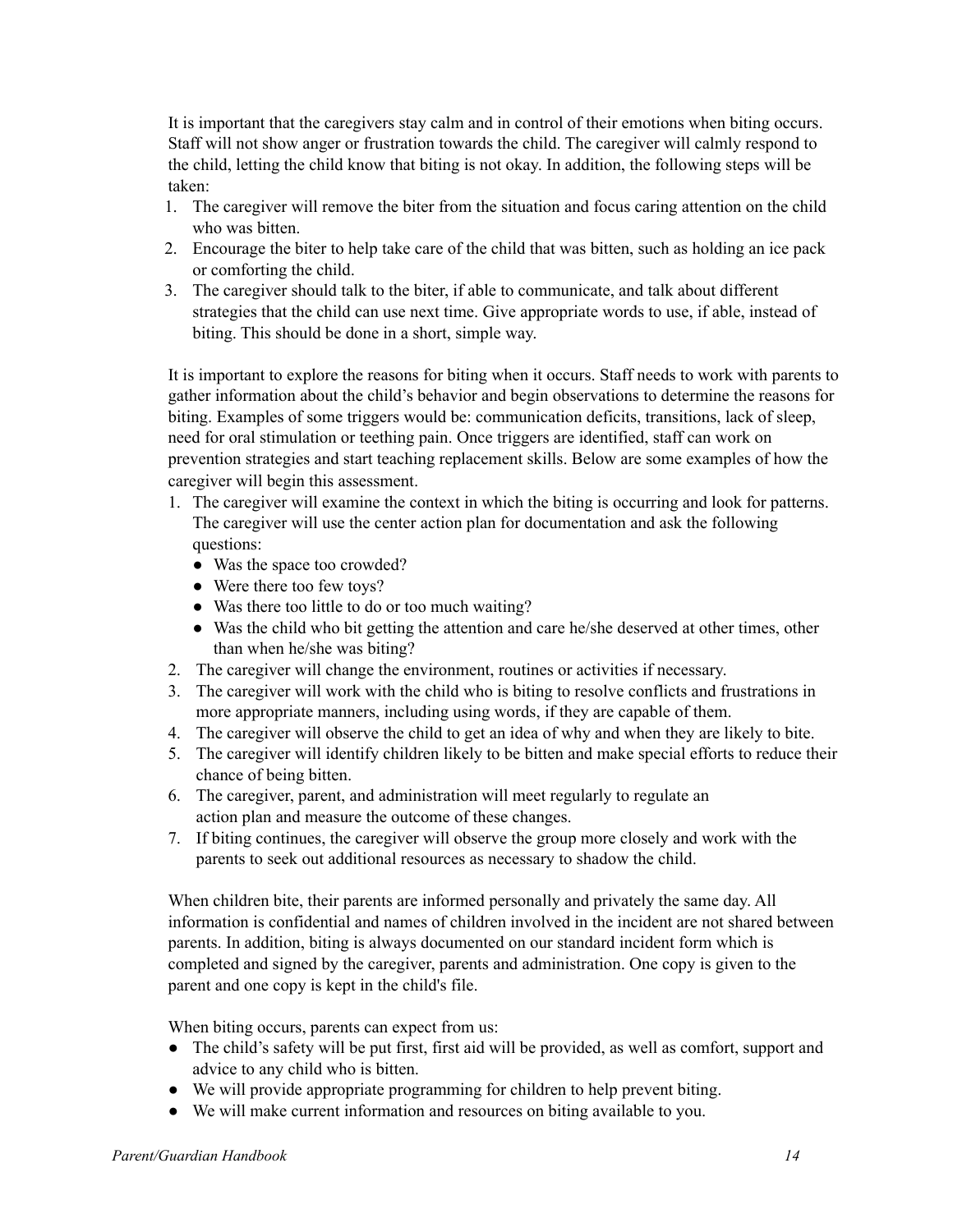- We will provide caregivers with adequate knowledge and training to deal properly and effectively with biting.
- We will take your concerns seriously and treat them with understanding and respect.
- We will tell you what specific steps we are taking to address biting and explain the reasoning behind those steps.
- We will respond to your questions, concerns and suggestions.
- We will work to schedule conferences about biting with you, at a time you can attend.
- We will keep your child's identity confidential if he or she bites. This helps avoid labeling or confrontations that may prolong the behavior.

We wish we could guarantee that biting will never happen in our program, but we know there is no such guarantee. You can count on us to deal appropriately with biting so it will end as quickly as possible. We want the best for all children in our program. If you want more information on biting or have questions or concerns, please let us know. We are here to help you and your child on their journey to independence!

# **XV. Rights & Responsibilities**

Constitutes an understanding that parents/guardians will abide by the policies listed below.

### **A. Parental Rights are:**

- To know their children are in a safe and supportive environment.
- To share concerns with staff/On-Site Supervisor/ Blessed Sacrament Early Childhood Center Director.
- To be informed of their child's day.
- To be informed of their child's misbehavior and to spend time with staff/On-Site Supervisor concerning a solution.
- To be informed of any health issues that may affect their children.
- To be regularly informed by the staff and monthly newsletter about child-care dates and activities.

### **B. Parental Responsibilities are:**

- To notify the Center if their child will be absent using the email contacts provided.
- To give staff your child's schedule for attending the Child Care Center bi-weekly.
- To accompany and sign their child in and take them to the classrooms when brought to the Child Care Center.
- To sign their child out when picking them up Staff will sign children in and out of preschool/school.
- **●** To notify the Child Care Center in writing when someone new will be picking up their child. We will request ID until we know them. **Centers can no longer accept phone calls for this per DHS.**
- To inform the On-site Supervisor or staff when their child has been exposed to a contagious disease.
- To keep your child at home or make other arrangements when they are ill.
- To follow the medication policy.
- To keep your child's records up to date with any changes such as phone numbers, address, doctor, immunizations, physicals, who can pick up.
- To notify the On-site Supervisor/staff of any special care or treatment such as allergies, including food allergies, that might affect the child.
- To pick-up your child on time.